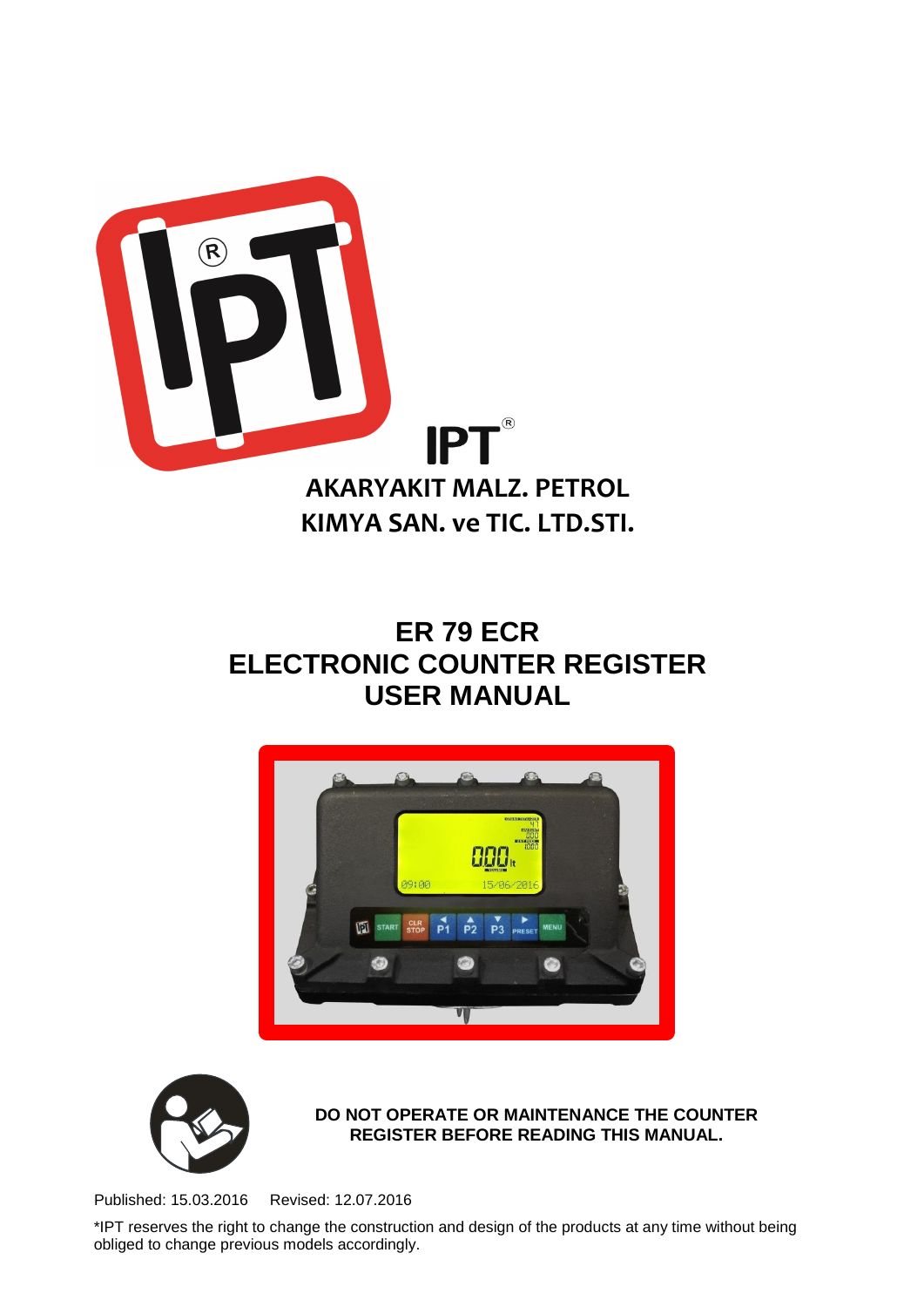

1. Organize Sanayi Bölgesi Türkmenistan Cad. No:15 Sincan Ankara / TURKIYE  $1+904446478$  $\blacksquare$ +90 312 385 9282  $\otimes$  ipt@ipt.com.tr www.ipt.com.tr

### **CONTENTS**

| SAFETY AND ENVIRONMENT  3      |                                                                                                     |
|--------------------------------|-----------------------------------------------------------------------------------------------------|
|                                |                                                                                                     |
|                                |                                                                                                     |
|                                |                                                                                                     |
|                                |                                                                                                     |
|                                |                                                                                                     |
|                                |                                                                                                     |
|                                |                                                                                                     |
|                                |                                                                                                     |
| 3.3 Connection and Assembly  4 |                                                                                                     |
|                                |                                                                                                     |
|                                |                                                                                                     |
|                                |                                                                                                     |
|                                |                                                                                                     |
| Solenoid Valve  7              |                                                                                                     |
|                                |                                                                                                     |
| MAINTENANCE  11                |                                                                                                     |
| 6.1 Safety Seals  11           |                                                                                                     |
| 6.2 Periyodic Maintenance  12  |                                                                                                     |
| 6.3 Junk Counter Register  12  |                                                                                                     |
|                                |                                                                                                     |
| TROUBLESHOOTING  14            |                                                                                                     |
|                                |                                                                                                     |
|                                | 1.3 Technical Specifications  2<br>2.4 Assembly, Maintenance and Repair 3<br>3.1 Counter Register 4 |

# *1.INTRODUCTION*

This manual includes important information about effective and reliable operation of the counter register. To obey the operation instructions brings effective operation, long device life and avoid of risks.

- Try to understand the contents.
- Follow the instructions and directions complete and accurate,
- Do not change the operation sequence,
- Keep the manual and its copy near the device in case the operator can use anytime.

#### *1.1. Warnings*

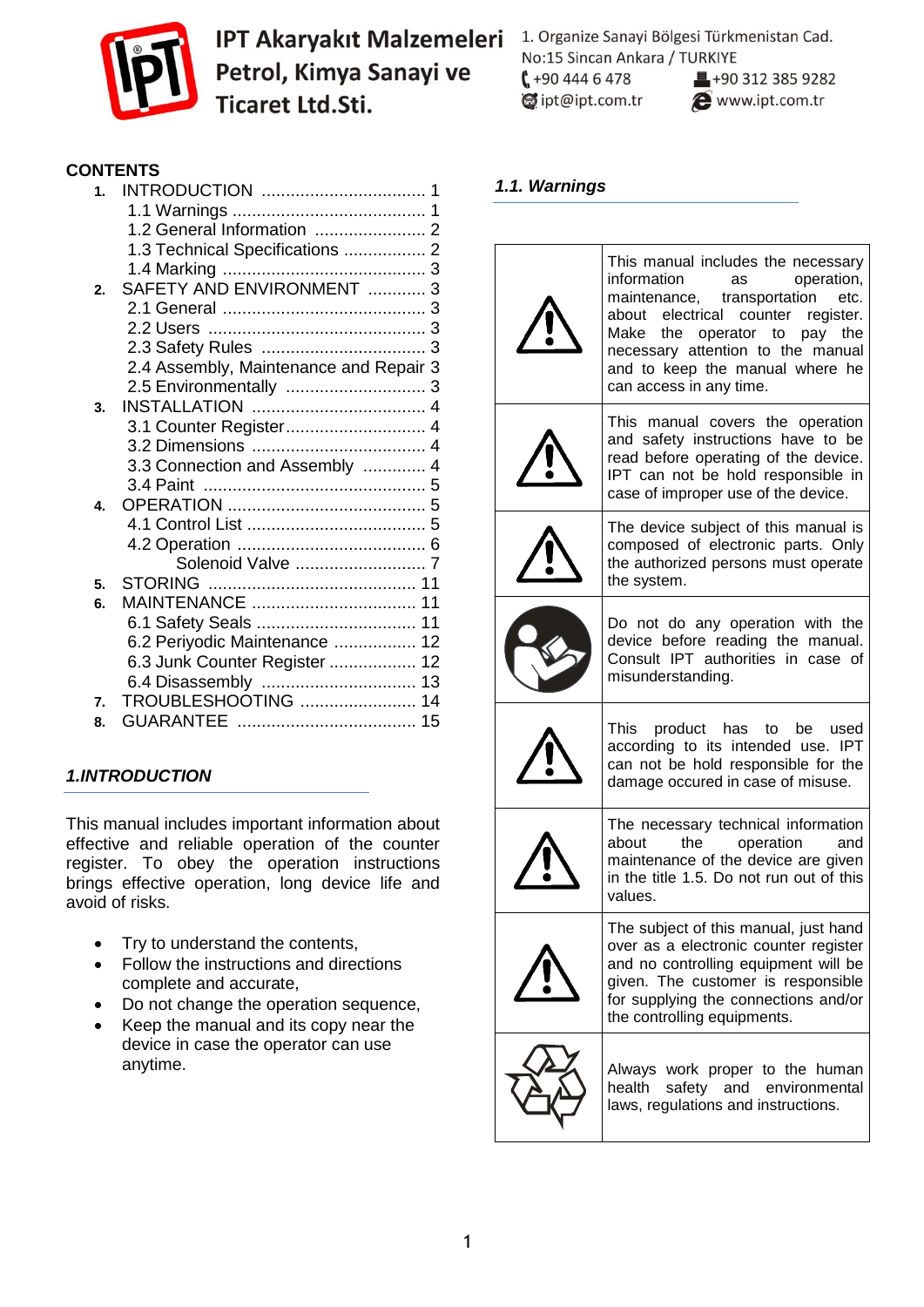

# **Safety Signs**

| Hazardous liquid may result<br>to dangereous health<br>problems in case of<br>spreading to hand, to face<br>and to skin. |
|--------------------------------------------------------------------------------------------------------------------------|
| Hazardous liquid may result<br>to breathing problems.                                                                    |
| Situation may result to fire,<br>explosion, property loss or<br>death.                                                   |
| Moving parts may result to<br>woundings or rupture organs.                                                               |

#### *1.2. General Information*

**ER 79 ECR** (Electronic Counter Register), was designed suitable for the positive displacement meters which can be easily installed and has a high accuracy in measurement.

Owing to the fact that ER 79 ECR is mainly put on in dangerous areas, it had been designed to be protected against explosions. Its case, in which electronic circuits (display card, pulser card, mainboard) are installed. There is a window on the case for screen and a membrane switch keyboard on the front panel. Entire system was designed as providing robustness, usage, installation and maintenance easiness.

#### *1.3. Technical Specifications*

Having a real clock processor, the device can keep the clock&date information even it is unplugged.

Against Electric disturbances, to increase the working stability, all the input / output sockets and communication ports are isolated from outer environment except usb socket

1. Organize Sanayi Bölgesi Türkmenistan Cad. No:15 Sincan Ankara / TURKIYE  $1 + 904446478$ ■+90 312 385 9282

dipt@ipt.com.tr

www.ipt.com.tr

All the relay outputs are internally protected by snubbers. Thus, lower risky operation can be achieved by eliminating of Electric parasites sourced from solenoid valve or Electric motor by arc inhibitor circuit.

By the backup property, the fueling information is kept in the memory against Electric cut off problems which can be lived while fueling.

| Type                                      | temperature compansation<br>Can be mounted on top of the<br>measurement device or a distant place<br>Electrical connection (DC) |                                                           |            |  |  |
|-------------------------------------------|---------------------------------------------------------------------------------------------------------------------------------|-----------------------------------------------------------|------------|--|--|
|                                           | <b>Operating Temp.</b>                                                                                                          | $-20/+70°C$                                               |            |  |  |
|                                           | <b>Storing Temp.</b>                                                                                                            | $-25/+70$ °C                                              |            |  |  |
| <b>Humidit</b>                            |                                                                                                                                 | %96                                                       |            |  |  |
| <b>Display</b>                            |                                                                                                                                 | Momentary : $6+2$ digits<br>Totalizator                   | : 8 digits |  |  |
| Weight                                    |                                                                                                                                 | 9.400 kg $(\pm 50 \text{ gr})$                            |            |  |  |
| Dimensions (W $x$ L $x$ H) 250x270x200 mm |                                                                                                                                 |                                                           |            |  |  |
|                                           | <b>Cable Transition</b>                                                                                                         | <b>Ex-proof Glend</b>                                     |            |  |  |
| Impermeability<br><b>Material</b>         |                                                                                                                                 | <b>Compressed fiber Gasket</b>                            |            |  |  |
|                                           | <b>Power source</b>                                                                                                             | 12-24v ac/dc                                              |            |  |  |
| <b>Current</b>                            |                                                                                                                                 | $270ma(12v) - 130ma(24v)$                                 |            |  |  |
|                                           | <b>Valve output</b>                                                                                                             | 2 * open relay contacts<br>(NO) (10A-240v ac / 30v<br>dc) |            |  |  |
|                                           | Communication                                                                                                                   | <b>RS 485</b>                                             |            |  |  |
| <b>Material:</b><br>Display               |                                                                                                                                 | <b>Policarbonate Glass</b>                                |            |  |  |
| Casing                                    |                                                                                                                                 | Cast Aluminium<br>(AlSi10Mg)                              |            |  |  |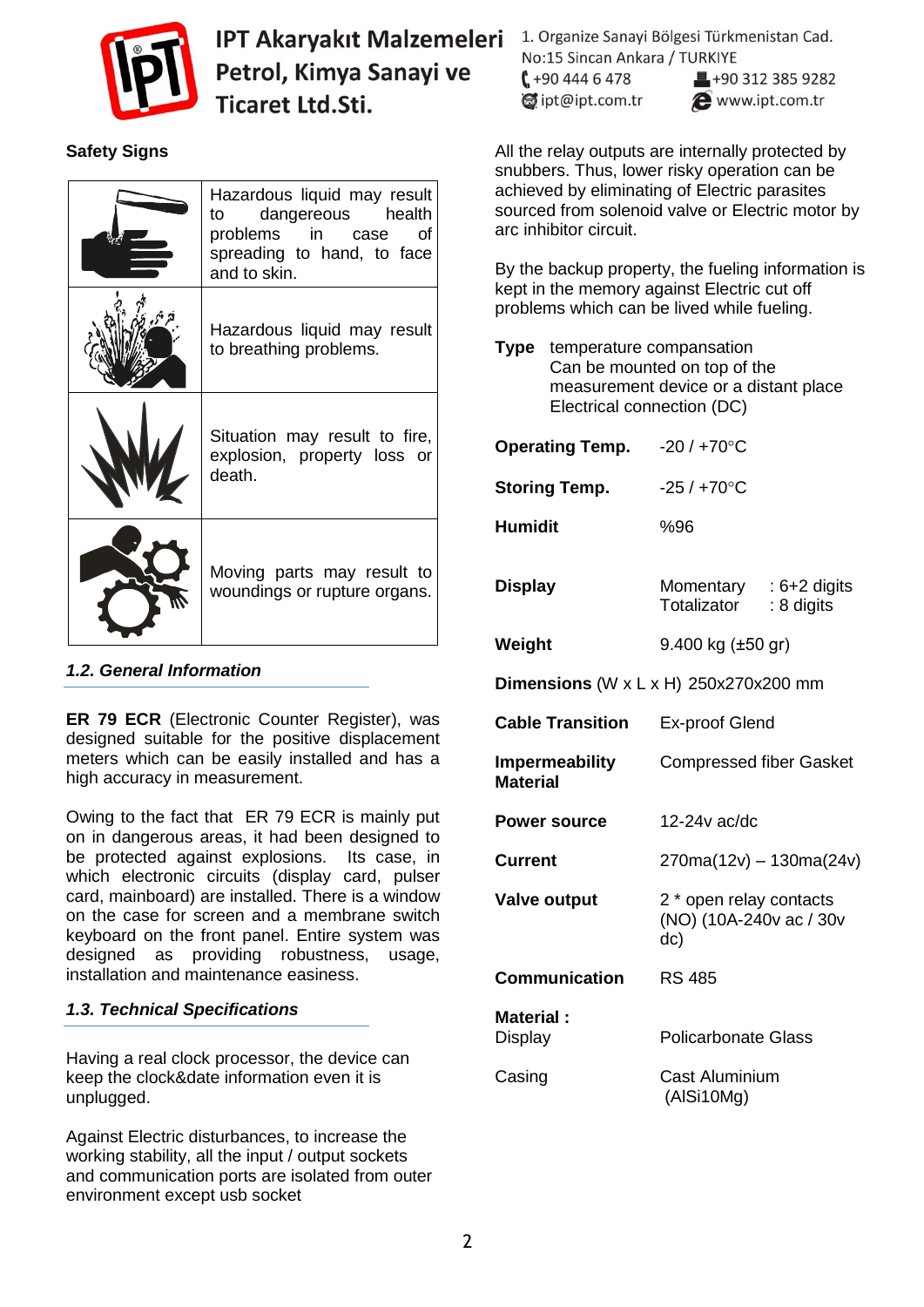

*1.4.Marking*



Figure 1. Product Label

Marking includes the type and serial number. In the reorder of register or order of the spare parts, use the label information (type and serial no). If you need further information, please get in touch with IPT.

#### *2. SAFETY AND ENVIRONMENT*

#### *2.1. General*

The ER 79 ECR counter register you have bought was produced with high technology under the continuous quality control process.

Not to obey the safety instructions means to endanger the human life, environment and the device. Moreover the justs asking for the damage are being lost in case of not to obey the safety instructions. Not to obey the instructions may cause of the followings:

- Damage or failure in main functions of the device
- Failure in the maintenance
- Exposed of the human life to electrical damages



**THE CUSTOMER IS RESPONSIBLE FOR OBEYING THE LOCAL SAFETY LAWS AND COMPANY INSTRUCTIONS!**

#### *2.2. Users*

The owner of the device is responsible for ensuring that everyone who works with the device has the necessary background.

1. Organize Sanayi Bölgesi Türkmenistan Cad. No:15 Sincan Ankara / TURKIYE  $1 + 904446478$  $\equiv$  +90 312 385 9282

dipt@ipt.com.tr

www.ipt.com.tr

The operator shall explain the personnel's responsibilities and authorities. If the operator troubles with some points, he/she can demand a course from the manufacturer firm. As a last word, the responsible personel must understand the operating instructions exactly.

#### *2.3. Safety Rules*

The device designed with high care. The original parts and the equipments meet the safety regulations. Making changes in design or not using original spare parts means to endanger the safety.



**BE SURE THE DEVICE IS OPERATED IN THE TECHNICAL SPECIFICATION LIMITS. ONLY IN THIS CASE REGISTER PERFORMANCE WILL BE GUARANTEED!**

The signs and markings on the device are the parts of safety conditions. These markings shall not be closed or unstitched. The markings shall be stay over the device over the whole device life. The markings outwear or getting older shall be changed with the new ones.

#### *2.4. Assembly, Maintenance and Repair*

All the assembly, maintenance and repair works must be done by the authorized personnel. Obey the local regulations.



**OBEY THE INSTRUCTIONS WRITTEN IN THE INSTALLATION AND OPERATION SECTIONS WHEN OPERATING THE DEVICE AGAIN!**

#### *2.5. Environmentally*

The IPT electronic counter registers were designed to operate compatible to environment for all their lives.

Pay care when discarding an adr of the devices of which working life finished.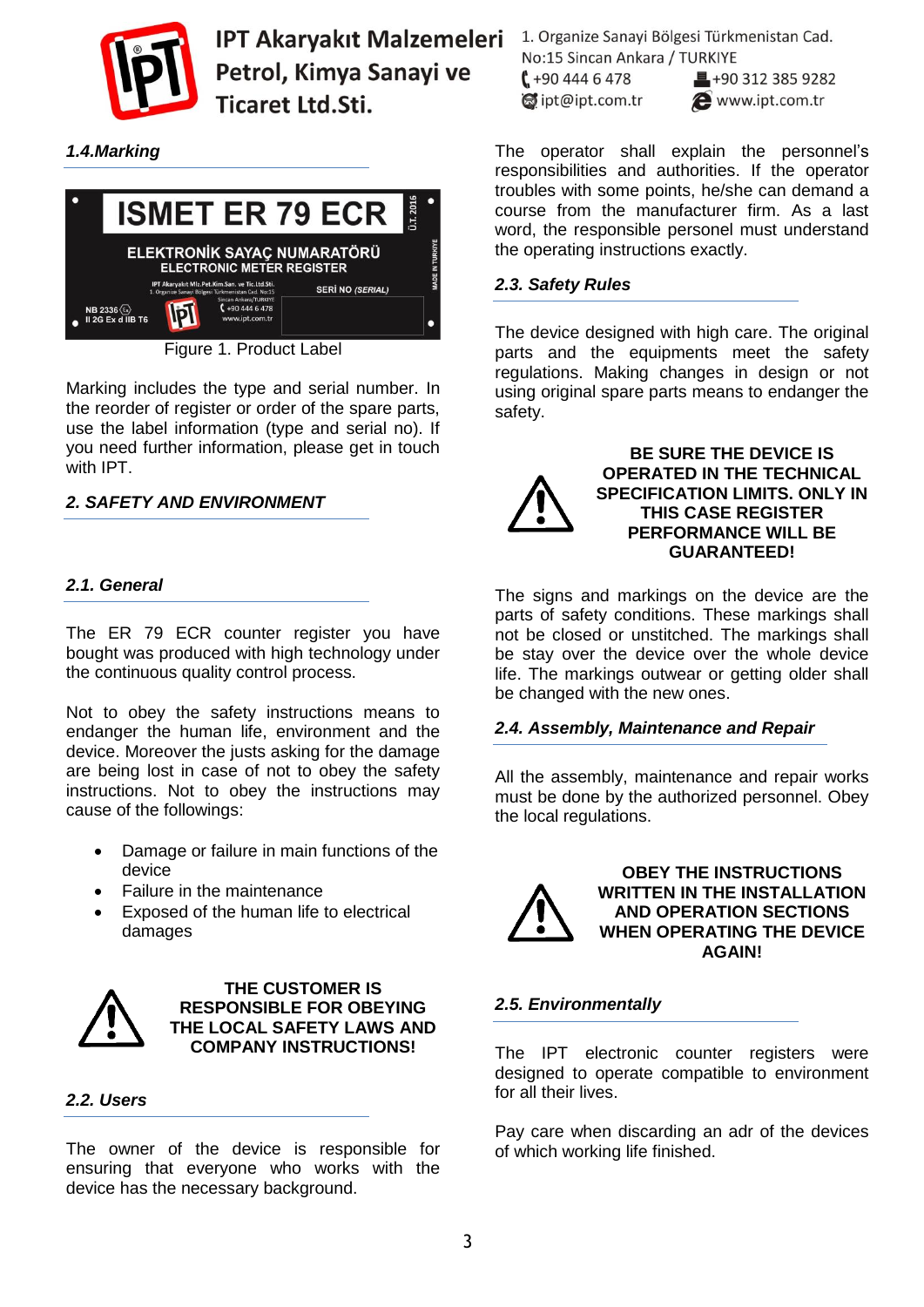

**CONSULT LOCAL GOVERNMENT ASSOCIATIONS FOR THE WASTE MATERIALS AND RECYCLING!**

## *3. INSTALLATION*

#### *3.1.Counter Register*

The electronic counter register is a system displaying 6 digits momentary and 8 digits total volume transferred. It is very dependable as its easy usage. If the electric current cuts off, the batteries in the counter register will keep the last transfer volume until the current is supplied. The totalizor is used to measure the volume of the liquid passed through the meter from the production of the meter till the last measurement. The totalizator can not be reset, it will reset itself after 99.999.999 liters.

#### *3.2. Dimensions*

**Bottom View** 



1. Organize Sanayi Bölgesi Türkmenistan Cad. No:15 Sincan Ankara / TURKIYE  $1 + 904446478$  $\blacksquare$ +90 312 385 9282 dipt@ipt.com.tr www.ipt.com.tr

**Top View** 









#### *3.3. Connection and Assembly*

The electric couplings must be done according to the instructions and related regulations by a qualified electrician.



**THE ELECTRIC COUPLINGS ARE ALWAYS DONE BY AUTHORIZED PEOPLE ACCORDING TO THE STANDARDS AND REGULATIONS!**

*Electric connection*: The electronic counter register needs 12-24v dc current. It can be operated by the tanker battery or an adaptor.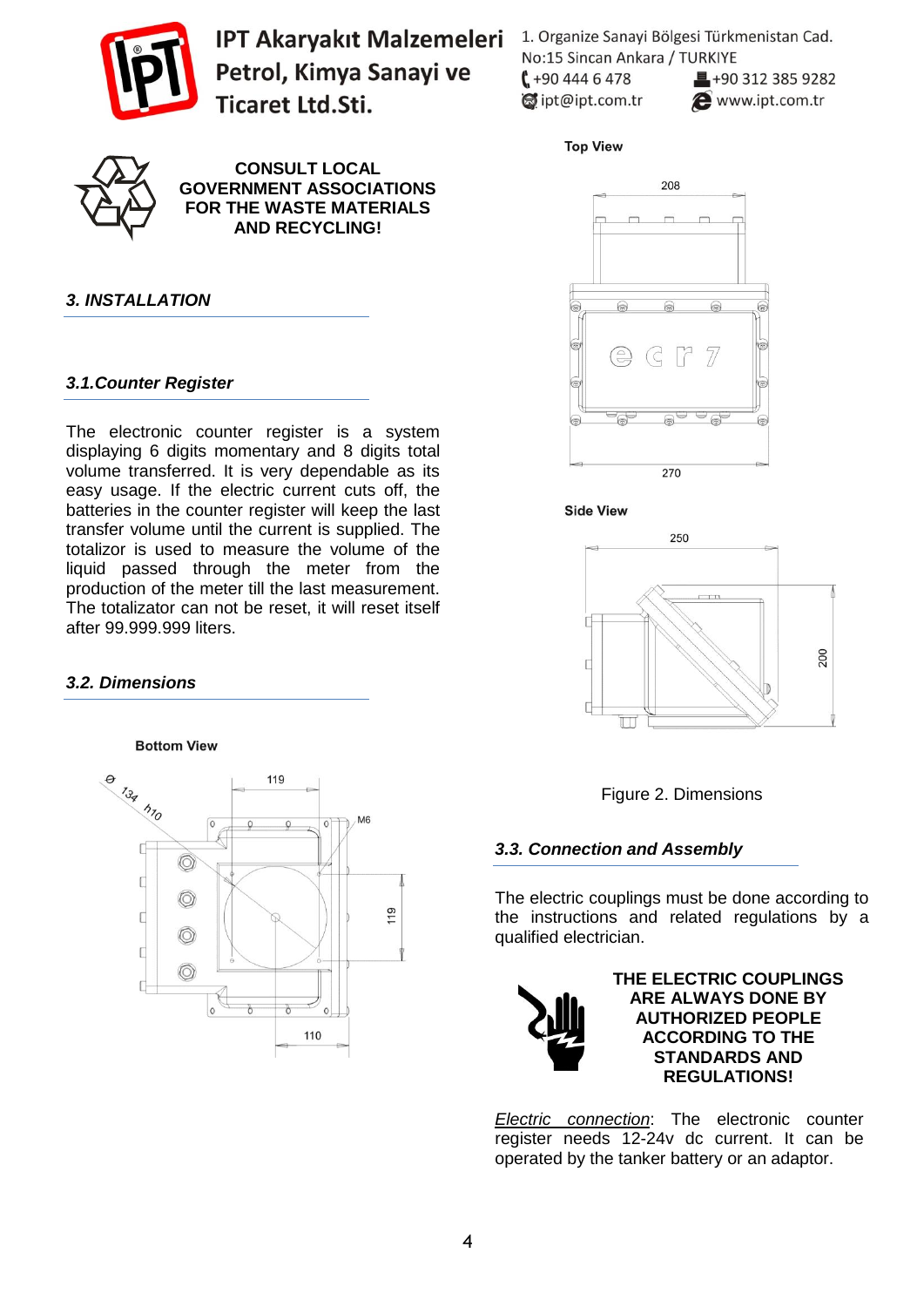

**Connect (+) and (-) wires to the "12-24v dc" socket in the back cover of the register ( (+) to right socket and (–) to left socket).** If you use with the adaptör, then use the CE approved one.

Contact to IPT in case of malfunction even if obey the instructions.



Figure 4. Counter Register Wiring Diagram

*Motor Connection*: On the connector group, there is a socket named "motor" which supplies energy to a contactor to start up an Electric motor.

*Solenoid Valve Connection:* Solenoid valves are the equipment which can be connected to register on order and are used to control the fuel flow and allows the sale with preset.

If a two stage solenoid valve is used, the transfer will be done gradually, so more controlled operation can be done.

The register can be used both single stage and double stage solenoid valves. The valves are normally open (NO) type and they will turned into closed position at the beginning of the delivery. It must be remembered that the voltage of both solenoid valve and supply of the register shall be same.

#### Single Stage Valve usage:

"ROLE-H" socket is not going to be used. One of the energized cables of the bobbin will be connected to the "ROLE-Y" socket, while the other will be connected to the "COM-RET" socket. The yellow cable (earthing) from the bobbin will be connected to the truck's chassis for earthing. **A short circuit must be done between "12-24VDC" right socket (+) and "COM". A short circuit must be done between "12-24VDC" left socket (-) and "COM-RET".** 

#### Double Stage Valve usage:

There are two kinds of valves as shared cabled and separated cabled.

1. Organize Sanayi Bölgesi Türkmenistan Cad. No:15 Sincan Ankara / TURKIYE  $1 + 904446478$  $\blacksquare$ +90 312 385 9282  $\otimes$  ipt@ipt.com.tr www.ipt.com.tr

For the shared cabled valve; the black cable is for the "COM-RET" socket, the blue cable is for the "ROLE-Y" socket and the brown cable is for the "ROLE-H" socket. The yellow cable (earthing) from the bobbin won't be used. The yellow cable (earthing) from the bobbin will be connected to the truck's chassis for earthing. **A short circuit must be done between "12-24VDC" right socket (+) and "COM". A short circuit must be done between "12-24VDC" left socket (-) and "COM-RET".** In case of slow and fast flow differencies can't be seen, the places of blue and brown cables must be changed.

For the separated cabled valve; both of the brown cables will be tied and connected to the "COM-RET" socket, one of the blue cables will be connected to "ROLE-Y" socket and the other blue will be connected to "ROLE-H" socket. The yellow cable (earthing) from the bobbin will be connected to the truck's chassis for earthing. **A short circuit must be done between "12- 24VDC" right socket (+) and "COM". A short circuit must be done between "12-24VDC" left socket (-) and "COM-RET".** In case of slow and fast flow differencies can't be seen, the places of the blue cables must be changed.

For the other connections, please consult IPT.

#### *3.4. Paint*

The paint used for the register is epoxi added dust paint. The case is put in the oven after paint for the best adhesion.



**EVEN IF THE PAINT USED IS RESISTANT TO PETROLEUM PRODUCTS, DO NOT EXPOSE THE EQUIPMENTS EXTERIOR SURFACE TO THIS KIND OF SUBSTANCES!**

#### *4. OPERATION*

#### *4.1. Control List*

The following clauses must be controlled before operating the device;

1. That the meter must be earthed.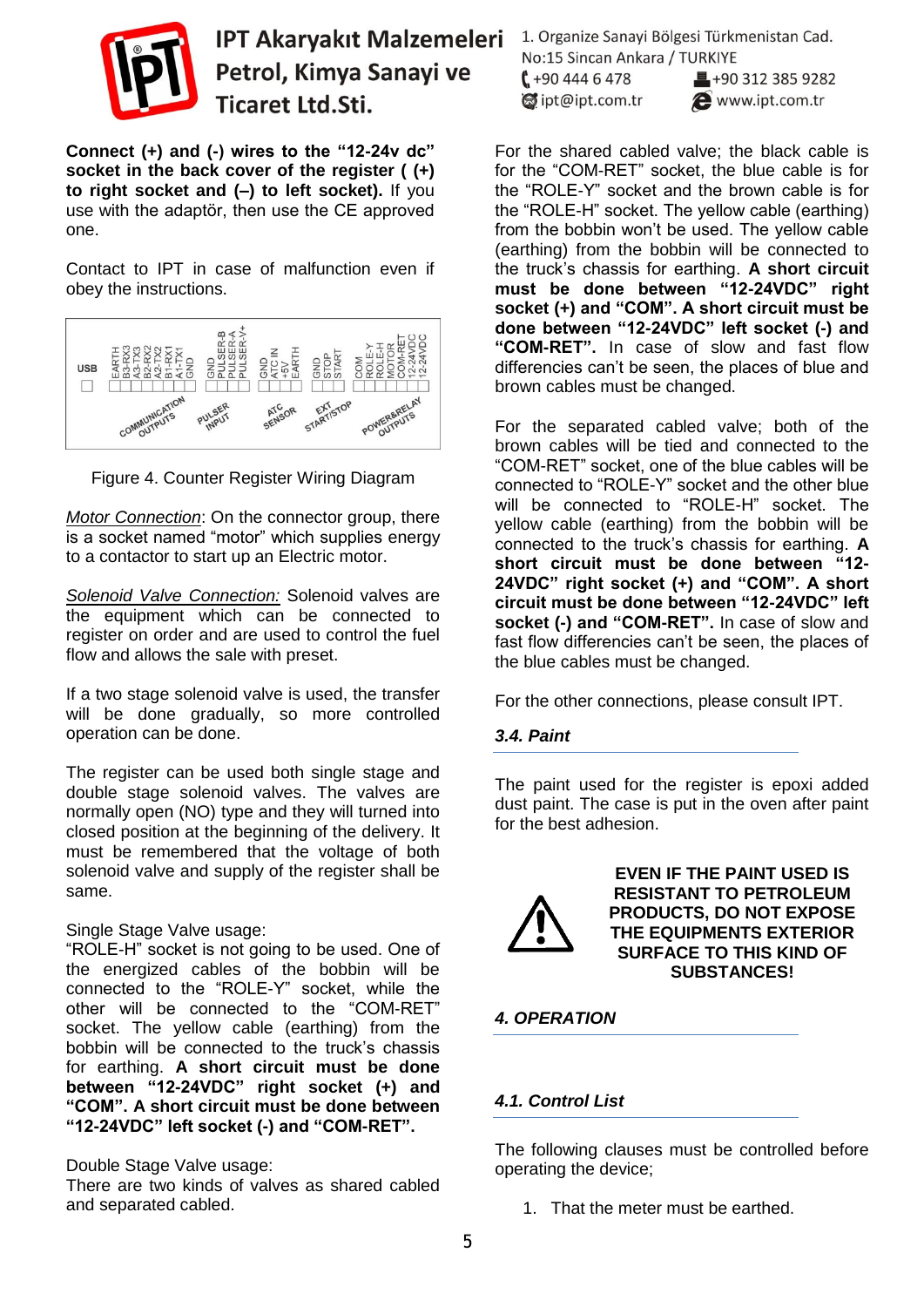

- 2. Positive displacement meters operate under the principle of full hose system. Thereby the hose must be controlled prior to each measurement and must be filled completely.
- 3. That all isolating valves in the suction are fully open.
- 4. That all the equipments using after the meter such as vanes or nozzles must be opened.
- 5. That the electric current is feeding the electronic counter register.
- 6. That the counter register should be reset.
- 7. That there are no bends in any point of the hose.



**THE METERS WORK UNDER THE POSITIVE DISPLACEMENT PRINCIPLE. BE SURE THAT THE HOSE IS COMPLETELY FULL OF LIQUID!**

After controlling all these clauses, the system is ready for the measurement. The counter register must not be interfered at the time of measuring.

After the measuring operation, the nozzle, valve etc. equipment must be closed and the pump must be shut down immediately.

# *4.2. System Definition*

Delivery Screen Symbols;



Delivery started

ATC probe connected

Preset defined

**Malfunction** 

Connected to Printer



#### **THE SCREEN IS TURNED OFF IN CASE ELECTRIC IS SUPPLIED. TO OPEN THE REGISTER, PRESS ONE OF THE BUTTONS!**

1. Organize Sanayi Bölgesi Türkmenistan Cad. No:15 Sincan Ankara / TURKIYE  $1 + 904446478$  $\blacksquare$ +90 312 385 9282 dipt@ipt.com.tr www.ipt.com.tr

# *Menu*

The adjustment of the device can be seen under 4 menu titles as pump, administrator, service and factory. Administrator and service menus can be reached by their passwords.

The min and max values can be accepted by the parametric adjustments are written in the menu. If a value excessed the min or max value, the "EXCESSIVE MIN/MAX VALUE" descriptive notice will be seen on screen with the value that the parameter can get most.

## *Menu Arrangement Code*

All the titles under the menus have a arrangement number. This can be defined as following;

Format : XYYZ *X – Menu group number* This is the main menu rank. *YY – Choice Number* The number of the parameter in the menu. *Z – Fueling Number* Dependent to operation type, it shows which fueling point, channel, nozzle or any other equipment is chosen.

# *MENU*

To enter the menu, press MENU button while the device is not in operation mode.

The stand-by duration in a menu without doing any adjustments (the delay without pressing any of the buttons) is 60 seconds. If this duration is passed over, it will automatically go back to main screen.

# *1 - Pump Menu:*

This menu can be achieved directly and have the records related to fueling operatons and device information.

*101 – Operation Total:* Shows the operation information from volume, price and duration. *102 - Sale Record:* The latest 100 deliveries's information as sold volume, price, weight, operation duration, average flow rate, average temperature. The last operation is shown at first. Volume (ATC) : Compansated (net) volume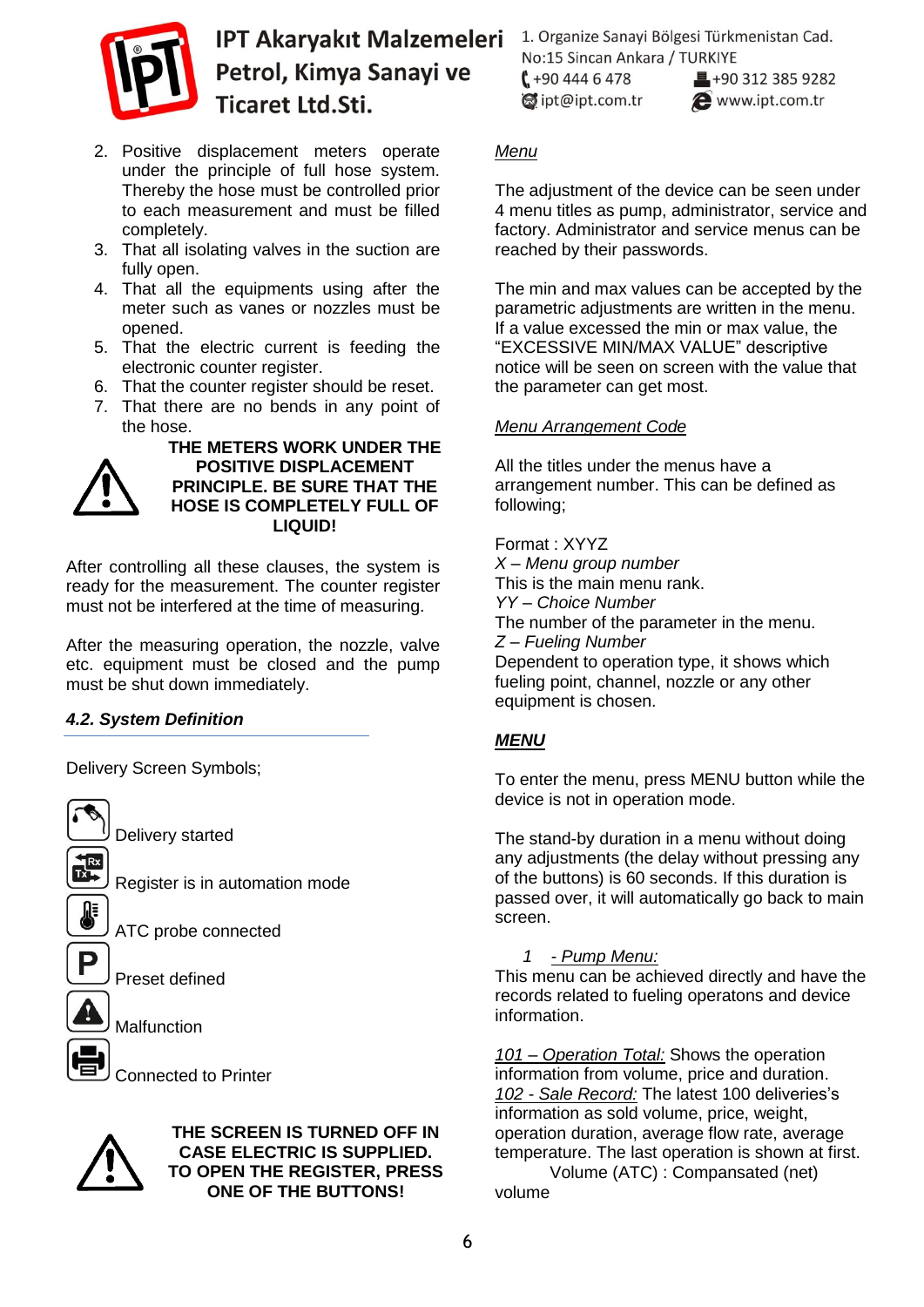

Volume(gross) : The volume without ATC applied.

Price : Price of the sale.

Weight : The weight of the sold volume. Average coefficient : The average of the coefficients found due to temperature change which applied to calculation during the whole operation.<sup>1</sup>

Average Temperature : The average of the temperatures measured during the whole operation.<sup>1</sup>

Average Flow Rate : The averages of the flow rates measured during the whole operation.

Fueling Duration : The duration of the operation.

Suspend : The duration in an operation passed without delivery.

Pulse Amount : The total pulse amount generated by the pulsar card.

Time : The time and date of the operation. *<sup>1</sup>Valid for the liquids defined in the ATC parameter and can be calculated if ATC probe is installed.*

 *While you 're in one of the records, if you press PRESET button once, the printer prints the receipt of that record!* 

*103 – Case Report:* The last 50 malfunctions met during operations, system information, the description of malfunction recorded with time information.

Case name: the name of the case happened

Time happened : The time of the case happened

Case point: If the case is a malfunction, this is the fueling side and nozzle of the case happened.

*104 – Information:* The version number of the firmware, checksum number, production date, total operation duration etc are shown.

Version: Version info of the firmware Authorization: Information of if the device operates in manual or automation mode.

Operation duration: The total duration of the register while it remains open.

Total Delivery : Total number of deliveries Production : The production/revision date of the register

Calibration : The last calibration date of the register

Opening : The date/time info when the register was energized

1. Organize Sanayi Bölgesi Türkmenistan Cad. No:15 Sincan Ankara / TURKIYE

 $1 + 904446478$ dipt@ipt.com.tr

 $\blacksquare$ +90 312 385 9282 www.ipt.com.tr

Closing : The date/time info when the register was de-energized

Opening Amount : The total number of openings

CPUID : The serial number of cpu and equipment type

Checksum : Firmware checksum value CPU Frequency : The frequency of the cpu

## *2 – Administrative Menu:*

The administrator password must be entered to gain access to menu. The password is set as "11111" by factory. If requested by the responsible person, the password can be changed from the options menu.

#### *201 - Liter Preset:*

Format : 000.00 lt

The values of the program button are set to preset selling in liters. Program button values can be changed by "P2" and "P3" buttons. The changed values will be recorded after pressing "MENU" button. If you wish to cancel the operation in the menu, "STOP" button should be pressed.

*Factory settings:* P1 - 1 liter P2 - 10 liters P3 - 100 liters

# *202 - Price Preset:*

Format : 000.00 Tl

The values of the program button are set to preset selling in currency. Program button values can be changed by "P2" and "P3" buttons. The changed values will be recorded after pressing "MENU" button. If you wish to cancel the operation in the menu, "STOP" button should be pressed.

*Factory settings:*

P1 - 1 Tl P2 - 10 Tl P3 - 100 Tl

*203 - Unit Price :*

Format : TL 0000.00

The unit price of the fuel is adjusted manually. If the automation system is active, the unit price can be altered by the system. The value of the flashing digit can be changed by the buttons "P2" and "P3". The next digit is selected by pressing "P3". The changed values will be recorded after pressing "MENU" button. If you wish to cancel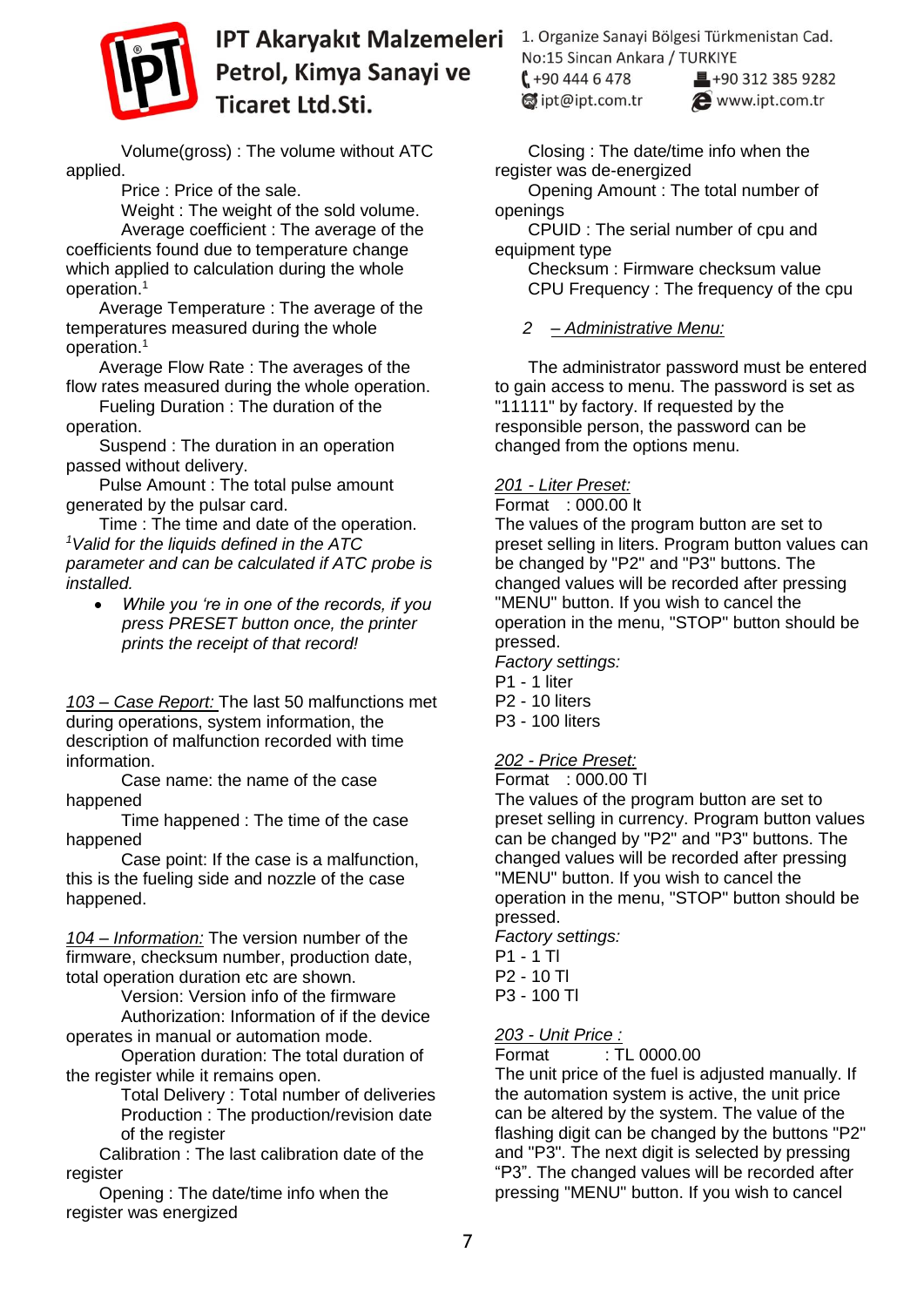

the operation in the menu, "STOP" button should be pressed. *Factory setting: 1 TL*

#### *204 - Currency:*

The country currency is adjusted. The adjusted currency is shown in the Menu. TL: Turkish lira EURO: European Currency Union DOLLAR : US dollar MANAT : Azerbaijan currency LARA : Georgia currency CAD : Canadian Dollar GHC : Ghana currency LEK : Albanian currency KM: Bosnia and Herzegovina currency LEVA : Bulgaria currency DINAR : Iraqi currency RSD : Serbian dinar RUB : Russian ruble LS: Lithuanian currency LL: Lebanese Pound DIRHAM : Morocco currency RIAL : Saudi Arabia currency *Factory setting: Tl*

#### *205 - Large display:*

The major indicator type on the home screen is displayed. "Dependent to preset", "volume" and "price" values can be selected. *Factory settings: Dependent to Preset*

#### *206 - Waiting Indication:*

The information is shown on the bottom row of the main screen while the register is energized but not delivering fuel.

Company name: Manufacturer name of the register

Date - Time: Current date and time information *Factory settings: company name*

#### *207 - Filling Indicator:*

The information is shown on the bottom row of the main screen while the register is delivering fuel. The following information can be shown ;

Flow rate (l/min) Density ( $g/cm<sup>3</sup>$ ) Ipt company logo Date/Time *Factory setting: Flow*

#### *208 - Number of prints:*

If the printer is connected to register, how many receipts will be printed is defined in this title. *Factory setting: 1*

1. Organize Sanayi Bölgesi Türkmenistan Cad. No:15 Sincan Ankara / TURKIYE  $1 + 904446478$ ■+90 312 385 9282 dipt@ipt.com.tr www.ipt.com.tr

# *209 - Auto shutdown:*

The automatic shutdown duration of the device if it is energized but not in use. *Factory settings: Open*

#### *210 - Auto shut-down time:*

This is the amount of the duration if the auto shut-down is "open". *Factory setting: 600 sec*

*211 - Date setting:*

Date setting is made. The format is as Day/Month/Year.

*212 - Clock setting:*

The time setting is made over 24 hours.

#### *213 - Language selection:*

Either in Turkish or English languages recorded in the device can be selected. *Factory settings: Turkish* 

#### *214 - Administrator password:*

To title where the password for the administrative menu can be changed. *Factory setting: 11111*

#### *Error Codes:*

The register checks many of the failures that may occur on the hardware and shows on the screen in order and gives an audible warning. Fault occurred are stored in memory with hour / date details. These records can be seen later from the event report in the pump menu.

#### E00: NO ELECTRIC SUPPLY

E01: ATC FAULT The temperature probe was not installed or probe malfunction

E02: NO PULSE

The pulse generator was not installed or generator malfunction. The 3rd party hardware system may not be detected by cpu(see E18)\*.

E03: NO SCREEN

#### E04: NO AUTOMATION COMMUNICATION

Communication cable is disconnected or wires are connected in reverse position, the automation parameters may incorrect, automation system is defective or communication module may be faulty.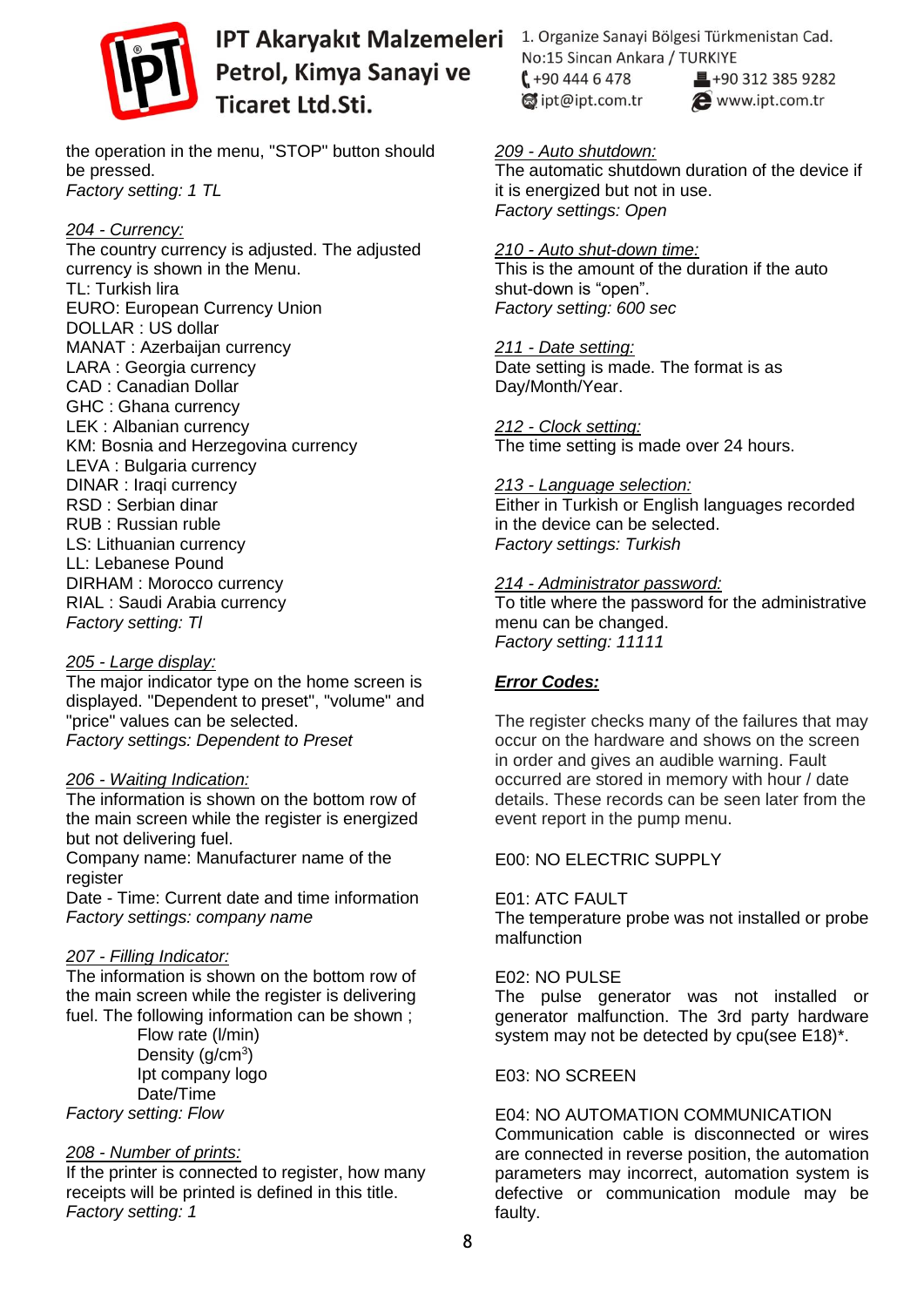

#### E05: NO MASS METER

Communication cable is disconnected or wires are connected in reverse position, mass flow system parameters are incorrect, mass measuring system is faulty or communication module may be faulty.

E06: PULSAR TURNS WRONG DIRECTION Pulsar is turning i the wrong direction. The places of the wires of the pulsar must be changed.

#### E07: LOW TEMPERATURE

ATC probe measures a temperature below the setted bottom temperature.

#### E08: HIGH TEMPERATURE

ATC probe measures a temperature above the setted top temperature.

#### E09: VALVE LEAKS

While not delivering fuel, continuous pulse coming from generator. The solenoid valve may be leaking.

#### E10: FILLING TIMEOUT

No fuel was given from pressind "START" button until the defined timeout duration ended.

#### E11: NOZZLE OPEN

The nozlle is not in its place when the register first energized.

#### E12: LOW FLOW

The delivery flow rate is lower than the adjusted minimum flow rate level.

#### E13: HIGH FLOW

The delivery flow rate is higher than the adjusted maximum flow rate level.

#### E14: AUTHORIZATION TIMEOUT

If an authorization signal received from the authorization system but the delivery was not started until the defined duration passed, the authorization cancelled by the system.

E15: INVALID UNIT PRICE The unit price is not recorded.

E16 RTC ERROR System time malfunction.

E17: MEMORY ERROR Failure occurred in system memory. 1. Organize Sanayi Bölgesi Türkmenistan Cad. No:15 Sincan Ankara / TURKIYE  $1 + 904446478$  $\blacksquare$ +90 312 385 9282

dipt@ipt.com.tr

www.ipt.com.tr

#### E18: HARDWARE INCOMPATIBLE

A different manufacturer's pulsars may incompatible with the cpu. Connect the pulsar ends with 4.7Kohm and connect + and - supply terminals with 470 ohms.

#### *Solenoid Valve:*

Filling control is performed by relay outputs on the register card which are connected to the solenoid. Some controls as malfunction, temperature compansation etc. is done at the very beginning od the delivery. If any malfunctions meet at the beginnig, the bobbins of the solenoid will be energized and the delivery is started. If any malfunctions are met while delivery, the bobbins will be de-energized, so the delivery will be cut-off immediately and the related error code/description will be appeared on the screen. "STOP" button will be pressed to cancel the delivery.

Electronic register cut-off the energy of the solenoid valve when the presetted volume given, so the delivery will be stopped.





By the two stage solenoid valve;

- Slow flow delivery start
- Slow down the delivery and fast delivery
- Prediction of cut off can be done.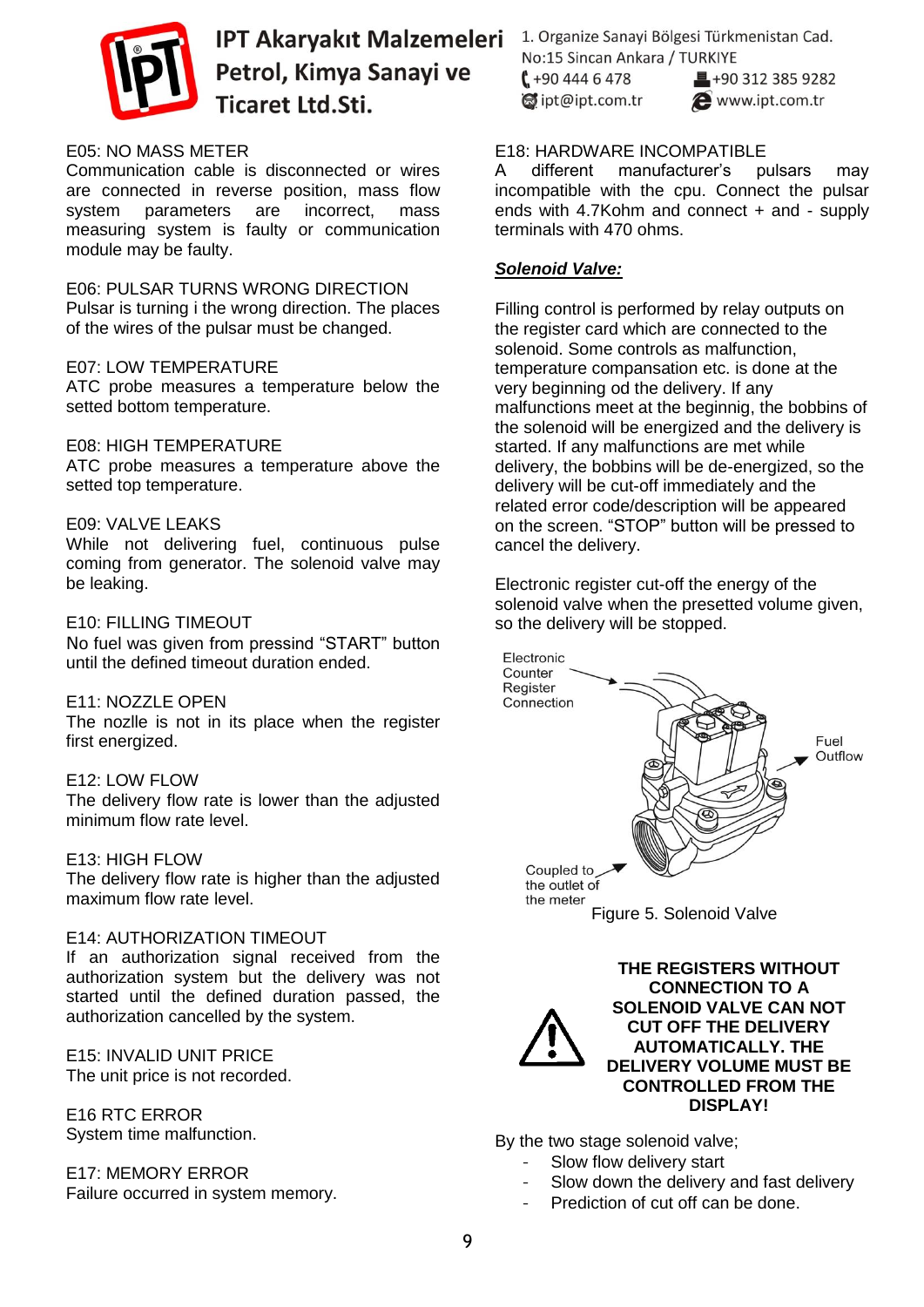



#### **SINGLE STAGE VALVES MUST BE USED FOR START AND CUT OFF OPERATIONS. PRESET VALUES CAN BE ACHIEVED SUCCESSFULLY BY THE TWO STAGE VALVES!**

The control of the system can be done by automation system as externally or a solenoid valve can not be used in the system (manual mode). The filling process is normally started by pressing "START" button, as well as it can be started by "Smart Flow Wake Up " feature.

If "START" button is not pressed intentianally or in case of it forgotten, the register will automatically bring itself to operation status by noticing the movement in pulsar. Thus, it is prevented to deliver fuel without measuring.



Figure 6. Counter register

- 1. Be sure the register is supplied by electric. Press STOP button.
- 2. Define the volume by using P1, P2 or P3 buttons.

P3 button is for 100 lt P2 buton is for 10 lt P1 button is for 1 lt

(in case of pressing wrong buttons, press STOP button to restart preset value.) *(This clause is only valid if a two stage valve is installed.)*

- 3. Press START button after preset value is entered.
- 4. The register will be ready for delivery in two second time. The delivery will be cut off after preset value is given. (**If solenoid valve is installed**)
- 5. For new delivery, press STOP first and press START to reset the register.

1. Organize Sanayi Bölgesi Türkmenistan Cad. No:15 Sincan Ankara / TURKIYE  $1 + 904446478$  $\blacksquare$ +90 312 385 9282 dipt@ipt.com.tr www.ipt.com.tr

# *Buttons*

P1 : 1 liter programming button

P2 : 10 liters programming button

P3 : 100 liters programming button

STOP : Deletes wrong preset and stops the device

START: Starts the device

Note : If the device related to an electronic cash register or an automation system, when pressing the START button, the device displays 88888888 until the approval signal receives from this system and only after this signal, the register

starts delivering fuel. The symbol will be seen on the screen seen on the screen.

#### *Sale Without Preset :*

Push START button, after the device reset itself, the sale starts. To finish the sale, use STOP button.

#### *Sale With Preset :*

Press START button after entering the desired volume by using P1/P2/P3 buttons while the device is in stop position. The device will shut down the fuel flow automatically when the desired volume is given. *(with selenoid valve only)*

If the delivery is not started after the pre-defined "preset timeout duration", the preset will be cancelled.

#### *Sale with preset can also be done by the automation system.*

To change the preset type as prive or volume, it is need to be pressed the PRESET button. After entering PRESET value and type, START button will be pressed. The preset value will be seen on the screen before delivery starts.

#### *Deleting Wrong Preset :*

Use the STOP button to delete the wrong preset value.

# *5. STORING*

The counter register has a casing protective against to the outer effects. The followings are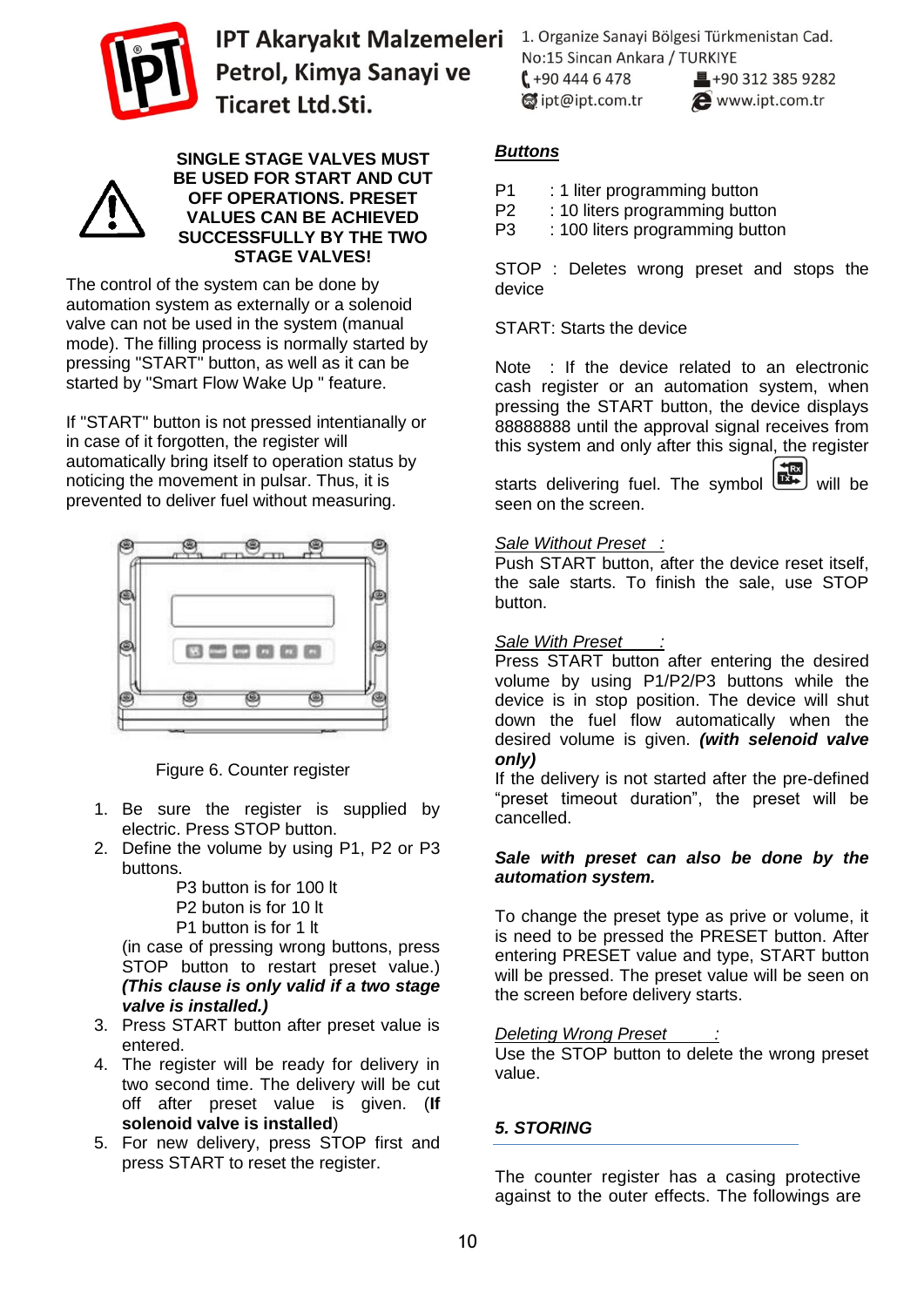

adviced and will be enough for the long periods of storing time;

- 1. Detach the cables outgoing from the counter register and incoming to the power source, and fold them by the electric band in order not to oxidize. It is not necessary for the cables incoming to the counter register, because the glends can not put the moisture access inside of the casing.
- 2. To bandage the counter register with a clean clothe not to expose it to the excessive cold or hot temperatures.
- 3. There are seals on the counter register. Prevent seals from getting damage.
- 4. The counter register composes of electronic parts. Take the precautions not to expose to a shock.
- 5. When starting-up the system after the storing, do the control of calibration of the meters as told in the meter manual.

#### *6. MAINTENANCE*

**The ER 79 ECR** counter register has a protective casing against to the outer effects and thereby nothing can access into it. So it doesn't need to a detailed maintenance.

- If there are, changing damaged wires,
- Changing the damaged polcarbonate glass or the membrane switch result of a shock,
- Checking the tightness of the bolts periodically,

will be enough for the electronic counter register.



The possibility of a spark result to rubbing of two metals, assembling or disassembling is very dangereous when there is liquid in the equipments. A fire or an explosion danger exists according to the specification of the liquid.

1. Organize Sanayi Bölgesi Türkmenistan Cad. No:15 Sincan Ankara / TURKIYE  $1 + 904446478$  $\blacksquare$ +90 312 385 9282 dipt@ipt.com.tr www.ipt.com.tr

*6.1. Safety Seals*

The counter register is protected by the seal against dismantling the equipments or the parts which can effect the measurement accuracy. The lead seal is used for the sealing. There is 1 point in the meter where the seal is used.



Figure 7. Place of the seal



**THE DEVICE WILL BE OUT OF GUARANTEE IF THE SEAL IS BROKEN!**



**THE CASING SUITABLE FOR USING IN THE INDUSTRIAL ENVIRONMENT HAS THE IP 67 CLASS PROTECTION LEVEL.**

#### *6.2. Periodic Maintenance*

|                |                                                | <b>CONTROL</b><br><b>PERIOD</b> |          |        |
|----------------|------------------------------------------------|---------------------------------|----------|--------|
| N<br>Ō         | <b>OPERATION</b>                               | <b>DAILY</b>                    | 3 MONTHS | ANNUAL |
|                | <b>Control the STOP</b><br>button              | X                               |          |        |
| $\overline{2}$ | Control the keyboard<br>(key-pad)              | X                               |          |        |
| 3              | Control the Icd display                        |                                 | X        |        |
| 4              | Control the<br>impermeability gasket,<br>seals |                                 |          | X      |

Table 1. Periodic Maintenance Plan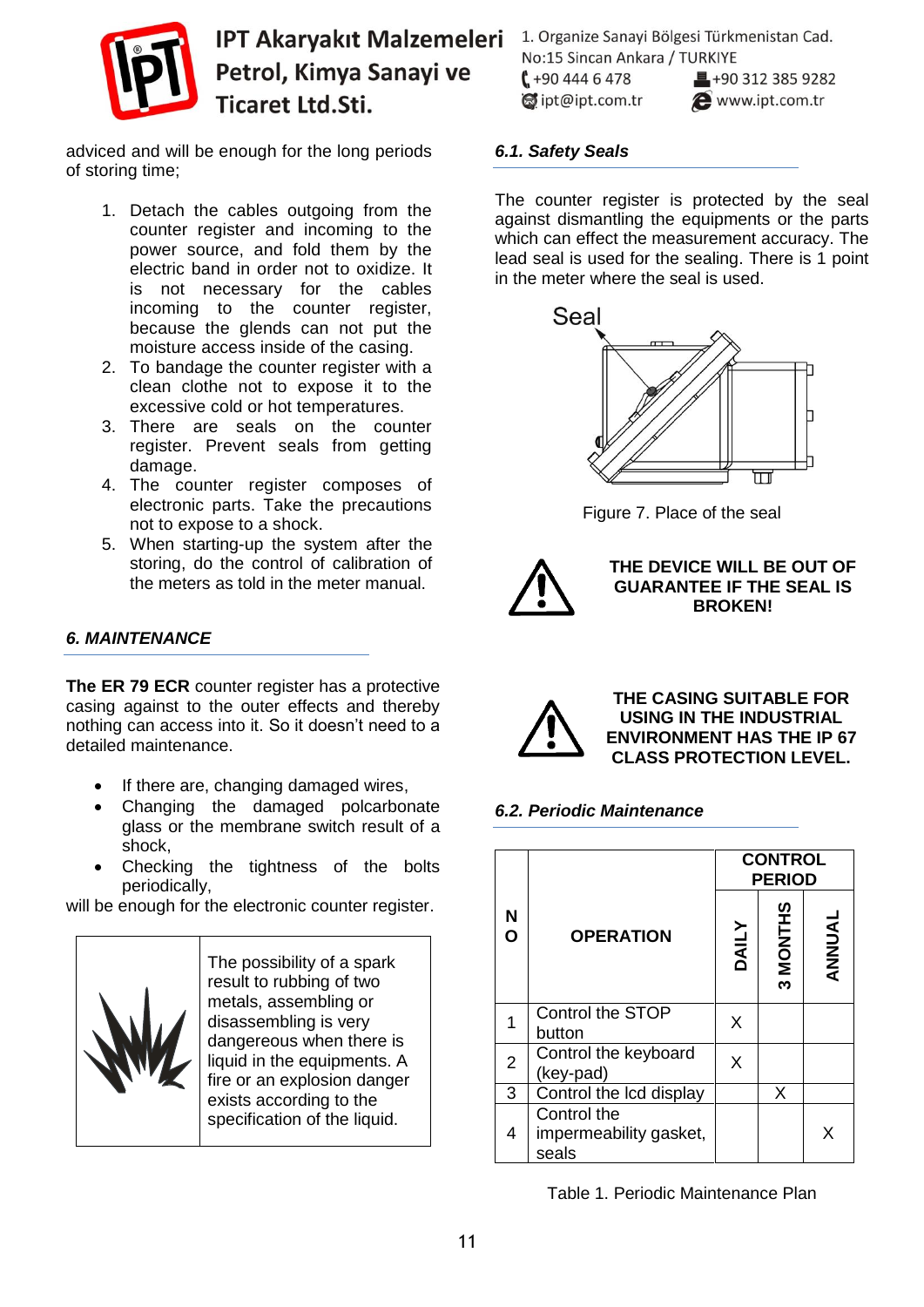

1. Organize Sanayi Bölgesi Türkmenistan Cad. No:15 Sincan Ankara / TURKIYE  $1 + 904446478$  $\blacksquare$ +90 312 385 9282 dipt@ipt.com.tr www.ipt.com.tr

#### *6.3 Junk Counter Register*

Take the cautions to prevent the environment from the risks of the counter register can damage.

The casing of the counter register is made of recyclable material. Make effort for the recycling.

#### *6.4.Disassembly*



Figure 8. Electronic Counter Register Disassembly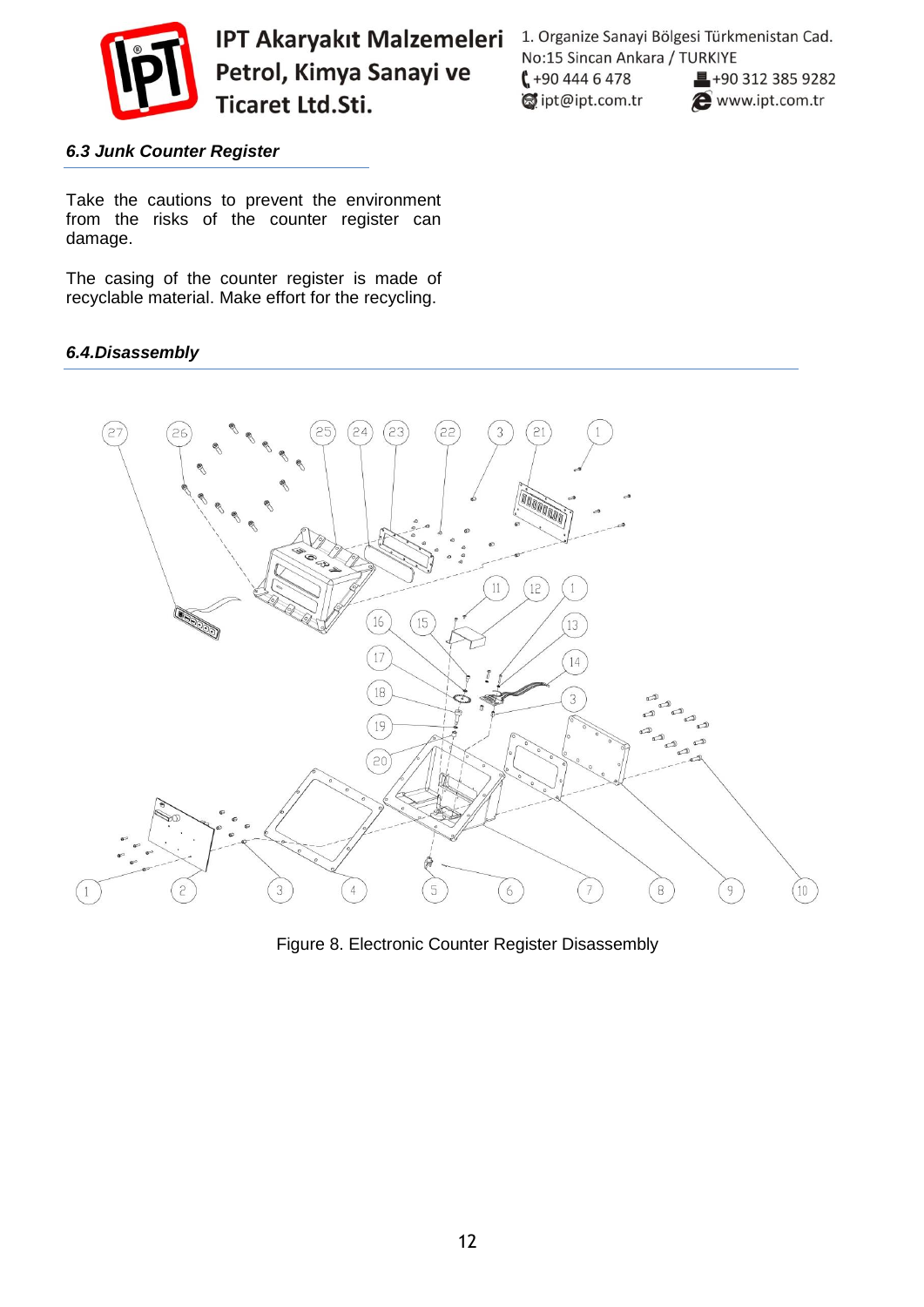

# **IPT Akaryakıt Malzemeleri** 1. Organize Sanayi Bölgesi Türkmenistan Cad.<br> **Petrol, Kimya Sanayi ve (**+90 444 6 478 10312 385 9282<br> **Ticaret Ltd.Sti.** (approximately 100 112 385 9282

■+90 312 385 9282

| Poz |                |                          |                | Poz |                |                      |      |
|-----|----------------|--------------------------|----------------|-----|----------------|----------------------|------|
| No. | Code           | Description              | Qty.           | No  | Code           | Description          | Qty. |
| 01  | 06.077         | $M4*20$ bolt             | 13             | 15  | 06.023         | $M6*10$ bolt         | 1    |
| 02  | 07.002         | Maincard                 | 1              | 16  | 06.180         | $\emptyset$ 6 washer | 1    |
| 03  | 05.023         | <b>Bushing</b>           | 13             | 17  | 03.133         | Pulsar disc          | 1    |
| 04  | 06.311         | Gasket                   | 1              | 18  | 03.269.Y1      | Shaft                |      |
| 05  | 03.134         | <b>Transmission clow</b> | 1              | 19  | 06.181         | Washer               |      |
| 06  | 03.204         | Pin                      | 1              | 20  | 08.183         | <b>Bushing</b>       | 1    |
| 07  | ALM 171.036.Y1 | Back case                | 1              | 21  | 07.001         | Display card         | 1    |
| 08  | 06.322         | Gasket                   | 1              | 22  | 06.003         | $M4*8$ bolt          | 12   |
| 09  | ALM 171.037.Y1 | Back cover               | 1              | 23  | 03.111.Y1      | Screen frame         | 1    |
| 10  | 06.433         | $M8*30$ bolt             | 12             | 24  | 08.001.Y1      | Policarbonate glass  | 1    |
| 11  | 06.415         | $M4*6$ bolt              | $\overline{2}$ | 25  | ALM 171.035.Y1 | Front case           | 1    |
| 12  | 02.302.Y2      | Disc guard               | 1              | 26  | 06.432         | M8*35 bolt           | 14   |
| 13  | 06.448         | Ø4 washer                | 2              | 27  | 07.053         | Membrane switch      | 1    |
| 14  | 07.004         | Pulsar card              | 1              |     |                |                      |      |

|  |  | Table 2. Electronic Counter Register Spare Parts |
|--|--|--------------------------------------------------|
|  |  |                                                  |

# *7. TROUBLESHOOTING*

| <b>Problem</b>                                                                         | <b>Possible Reason</b>                                                                   | <b>Possible Solution</b>                                                                                                                              |
|----------------------------------------------------------------------------------------|------------------------------------------------------------------------------------------|-------------------------------------------------------------------------------------------------------------------------------------------------------|
|                                                                                        | The counter register lacks of electric current.                                          | Control the electric connections.                                                                                                                     |
| The meter allows<br>fluid pass through<br>but the counter<br>register does not<br>work | The screws or retaining rings that hold the<br>gears on the gear plate may be untighten. | In case of untighten of these<br>screws, both the momentary and<br>totalizator will not record. Tighten<br>the screws.                                |
|                                                                                        | Transmission clow or the transmission gear<br>may be broken.                             | The transmission clow of the<br>counter register or the gears on<br>the meter must be changed.<br>Consult to IPT.                                     |
| The meter transfers<br>more liquid than the<br>counter register<br>counts.             | Meter calibration broke down.                                                            | The meter should be tested for<br>the repeatability. If the meter is<br>in good condition, calibrate the<br>meter. For calibration consult to<br>IPT. |
|                                                                                        | Counter register broke down.                                                             | Consult to IPT.                                                                                                                                       |
| The meter transfers<br>less liquid than the<br>counter register<br>counts.             | A leakage in the inlet of the pump.                                                      | Control all the connections<br>included the pump gaskets. The<br>air sucked to the system and<br>pumped to the meter effects the<br>counter.          |
|                                                                                        | Meter calibration broke down.                                                            | The meter should be tested for<br>the repeatability. If the meter is<br>in good condition, calibrate the<br>meter. For calibration consult to<br>IPT. |
|                                                                                        | Counter register broke down.                                                             | Consult to IPT.                                                                                                                                       |

Table 3. Solution Table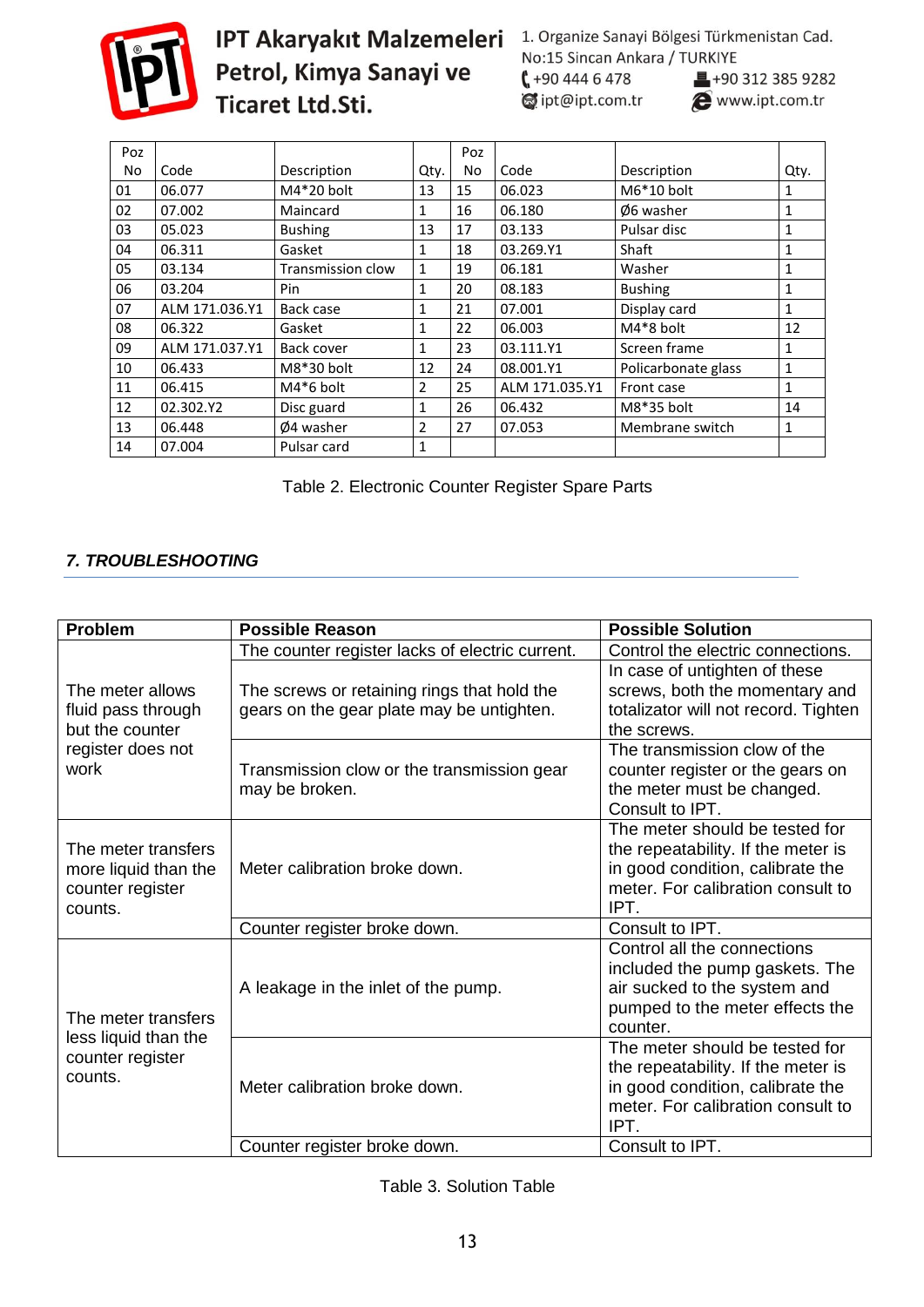

1. Organize Sanayi Bölgesi Türkmenistan Cad. No:15 Sincan Ankara / TURKIYE  $1 + 904446478$  $\blacksquare$ +90 312 385 9282 dipt@ipt.com.tr www.ipt.com.tr

# *8. GUARANTEE*

 $\checkmark$  **ER 79 ECR** is guaranteed for 2(two) years.



#### **THE COUNTER REGISTER IS ONLY GUARANTEED IF IT IS OPERATED APPROPRIATE TO THE CLAUSES WRITTEN INSIDE THIS MANUAL. THE DEVICE IS NEVER OPERATED OTHER THAN THE OPERATING LIMITS (DEFINED IN THE TECHNICAL SPECIFICATION TITLE)!**

#### **Guarantee Conditions**

- Guarantee duration starts at the shipping of the item to the customer and enclose for a time of **2 years**.
- The product with all the parts included is under guarantee of our firm.
- In case of malfunctions in the period of guarantee, the time passed for the repair work will be added to the guarantee time. The repair time is at most **30 business days**. This period starts with getting the information by the factory, service station or to the importer (if there isn't any service station)
- The importer must destine a similar product to the customer until the the repair work is completed.
- The seller has the responsibility to repair or made it repaired without demanding any charges in the name of changing parts, labor cost or anything else if the product breaks down due to assembly, material or workmanship in the period of guarantee.
- From the date of shipping to the customer, on condition of being in guarantee period; if the product breaks down twice for the same reason or breaks down 4 times because of different reasons in a year or breaks down 6 times, and moreover the break downs prevent benefiting to the product,
- Excessing the maximum duration for the repair work,
- In the case of determining with a report by the service station (if there isn't a service station by the seller, the dealer, the agent or the manufacturer orderly ) that the repair of the product can not be possible, the customer claims changing the product to a new one free of charge, refund of money or cost discount at the same amount of fault amount.
- The malfunctions result to operating the pump contrary to the clauses written in the manual is out of guarantee.
- The customer could consult to the Ministry of Industrial and Commerce and Protected of Consumer and Competition General Management about the occuring problems .

| <b>COMPANY AND TECHNICAL SERVICE</b> |                                              |
|--------------------------------------|----------------------------------------------|
| <b>ADDRESS</b>                       | 1. Organize Sanayi Bölgesi Türkmenistan Cad. |
|                                      | No:15 Sincan Ankara / TURKIYE                |
| <b>TELEPHONE</b>                     | +90 444 6 478                                |
| <b>FAX</b>                           | +90 312 385 92 82                            |
| WEB SITE                             | www.ipt.com.tr                               |
| E-MAIL                               | ipt@ipt.com.tr                               |
| COUNTER REGISTER                     | DATE:                                        |
| SERIAL NO:                           | STAMP/SIGNATURE:                             |
|                                      |                                              |
|                                      |                                              |
|                                      |                                              |
|                                      |                                              |
|                                      |                                              |